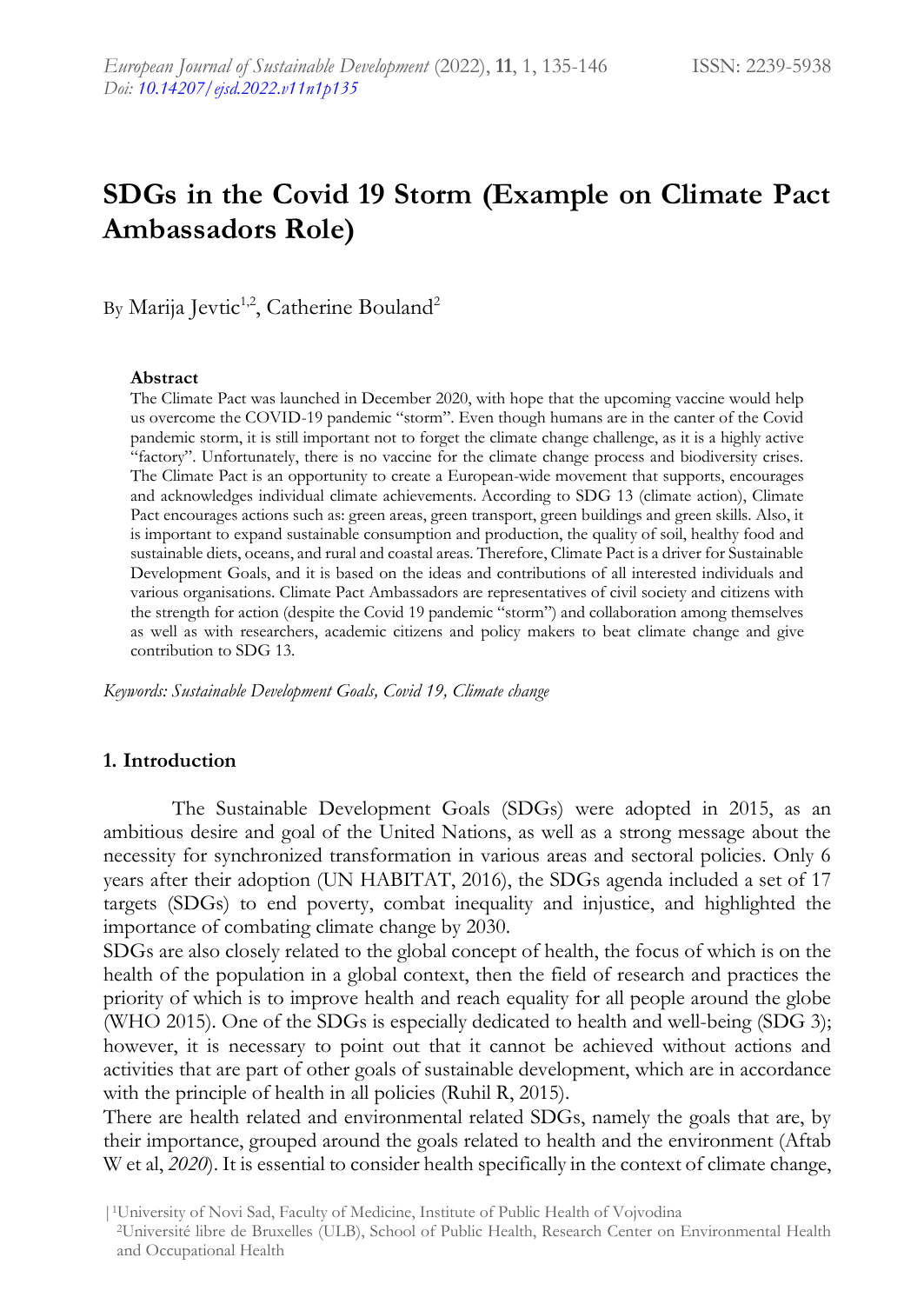and its direct and indirect impacts on health (World Health Organization, 2013). The "climate change factory" in its full capacity produces direct and indirect "by products" of climate change. Furthermore, there is a wide scientific agreement that the global climate is changing, and the energy issues are especially important for the population (McMichael AJ, Lindgren E. 2011). Actual data based on evidence warns about existing and upcoming impacts on human health. The impact of climate change on health is complex, multilayered, evident, but also chronic in nature. (Ruhil R 2015, Hassan M. Heshmati 2020).

# **2. Aim**

The aim of this paper is to discuss and present possible successful prescription which includes common activities and strategies that provide, support and connect urgent action to combat climate change and its impact on health.

# **3. Methodology**

This is a review paper with research design presented through a review of activities and possibilities and a preview of some published papers that mention SDGs, Covid 19 and climate change activities.

The paper does not aim at producing all the evidence from published articles. It rather indicates a great interest in the topic, focusing on some lessons learned that could be of relevance and providing added value to already existing individual papers.

## **4. Sustainable Development Goals in the Covid 19 Storm**

Public health challenges such as global poverty and water and food shortages are essentially related to climate change mitigation. The Sustainable Development Goals Report, however, points out that the world is not in accordance with the goals related to the environment and sustainability, which is included in the Sustainable Development Goals 7-9 (affordable and clean energy, decent work and economic growth, industry, innovation and infrastructure) and 11–15 (Sustainable Cities and Communities, Climate Action, Life Below Water, Life on Land). There is a warning fact that most countries do not meet the accepted obligations to limit greenhouse gas emissions.

Like a storm, the pandemic crisis has created a great disturbance in the existing approach, plans and actions regarding SDGs. The goals of improving the urban environment by reducing urban poverty, increasing access to public transportation, and reducing air pollution are questionable. The goals of sustainable and inclusive economic growth, sustainable energy and infrastructure development in the COVID-19 pandemic crisis are facing significant setbacks and are overshadowed by economic recessions.

To achieve a transformative vision of the 2030 sustainable development goals requires a major change in most countries, a rethinking of national priorities in respect of long-term, cooperative and more effective actions. UN Secretary-General António Guterres points out that "everything we do during and after this pandemic crisis must be with a strong focus on the development of equality, an inclusive and sustainable economy and societies that are more resilient to pandemics, climate change and many other global challenges that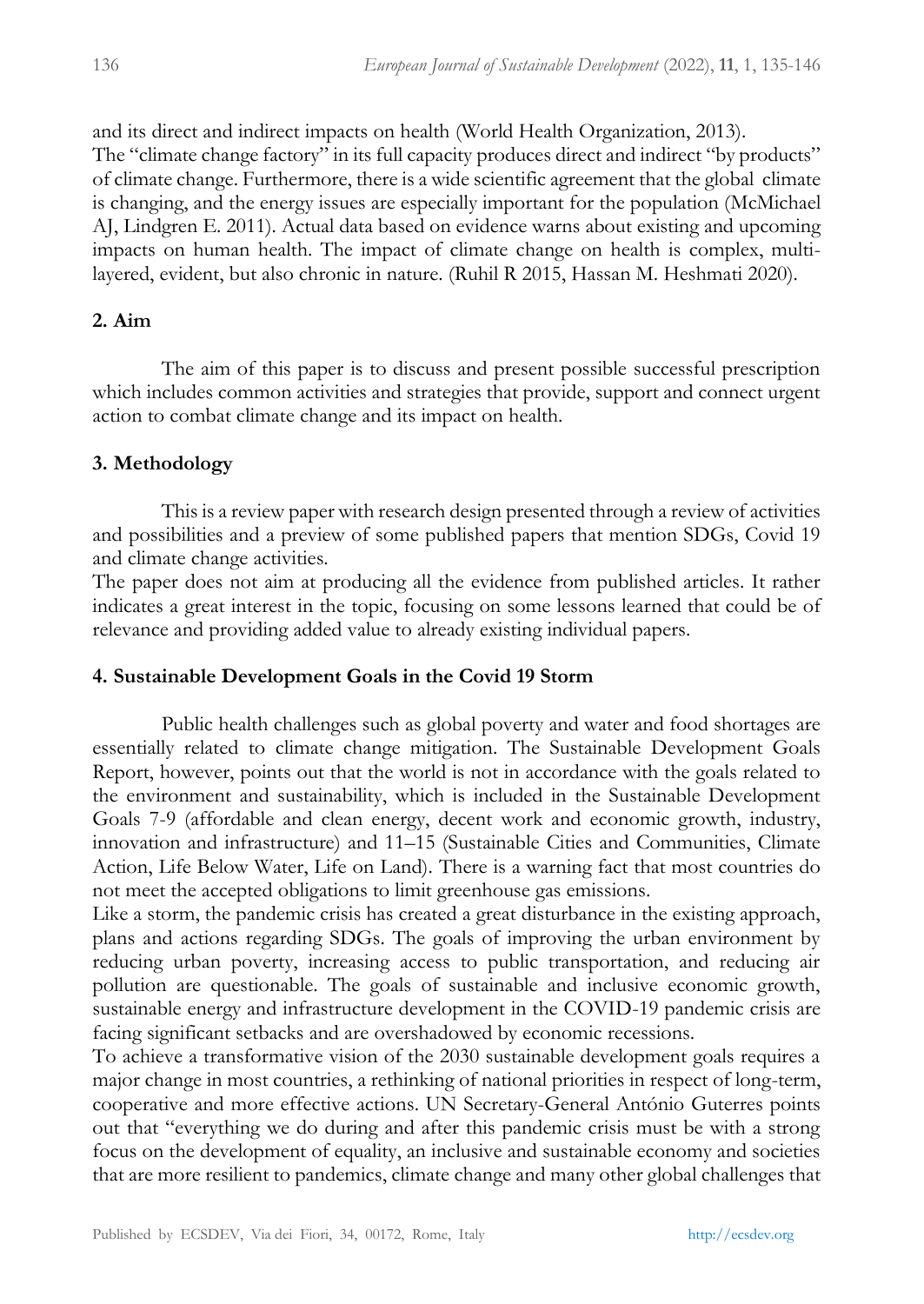we are facing with. The link between health and sustainability challenges may never have been clearer: and this is an opportunity not to be missed, so this COVID "storm" should be seen as an opportunity and an argument for transformation (The Lancet Public Health 2020).

There are lots of studies indicating the importance of the impact of the pandemic crisis on the implementation of SDGs. Aysan et al explore the extent to which hardly reached development successes in recent years could be reversed due to the COVID-19 global pandemic, how the global response can be relaunched, and how sustainable development could be accelerated in times of uncertainty, and, most importantly, how to turn the recovery from the Covid 19 pandemic into an opportunity to build better and more resilient economies. They also point to the significant potential of blockchain technology in managing the most urgent issues that impede global recovery after Covid-19 in the transition towards greener and more inclusive economies (Aysan AF et al 2021).

Most important, within the contexts of the world as we understand it and the greatly varied conditions of countries, the *SDG Push* scenario helps us think seriously about what is possible. And to recognize and manifest the great potential that we possess to accelerate progress toward the Sustainable Development Goals and all that they represent for the future of humanity.

It is possible to overcome the COVID-19 pandemic only through cooperation and communication among scientists, experts, innovators, policy creators and decision makers. Sharing experiences and insights is crucial to strengthen the link between science, policy, and society and contributes towards solutions for achieving all SDGs, reviewing priorities at the local, national and global levels, and better preparedness for possible new challenges in the future.

When it comes to research design, it shows that about 10 % of published papers mention SDGs and Covid 19 (97 results in the PuBMed database) while the majority of 90% mention climate change activities (9410 results in the PuBMed database). It means that the climate change issue, as one of the most significant SDGs, is more represented in the research than a comprehensive approach to all SDGs.

The research paper by Abidoye et al explores the analysis of COVID-19's impact on extreme poverty, extending it to other SDGs in the 'People' and 'Prosperity' pillars of the 2030 Agenda: nutrition, health, education, and water and sanitation. Their research also initially explored the issues regarding the 'Planet' and 'Peace' pillars, including climate change and the risk of fragility due to different types of internal conflict. They underline the importance of further explorations and reports in the 'COVID-19 Impact on SDGs' series will more deeply examine the impact of the 'SDG Push' scenario on some important SDG pillars (Abidoye, B et al).

A comprehensive publication about pursuing the Sustainable Development Goals in a World Reshaped by COVID-19, reported by authors Hughes et al, provides a comprehensive approach of possible long term influence of COVID on SDGs (Hughes, B.B. et al).

Hughes, B.B et al in their research give assessments regarding water access and sanitation access as an important part of SDG targets:

 $\Box$  of Percent of population in non-OECD countries with improved water access: No COVID, COVID, High Damage, according to the SDG Push scenarios and also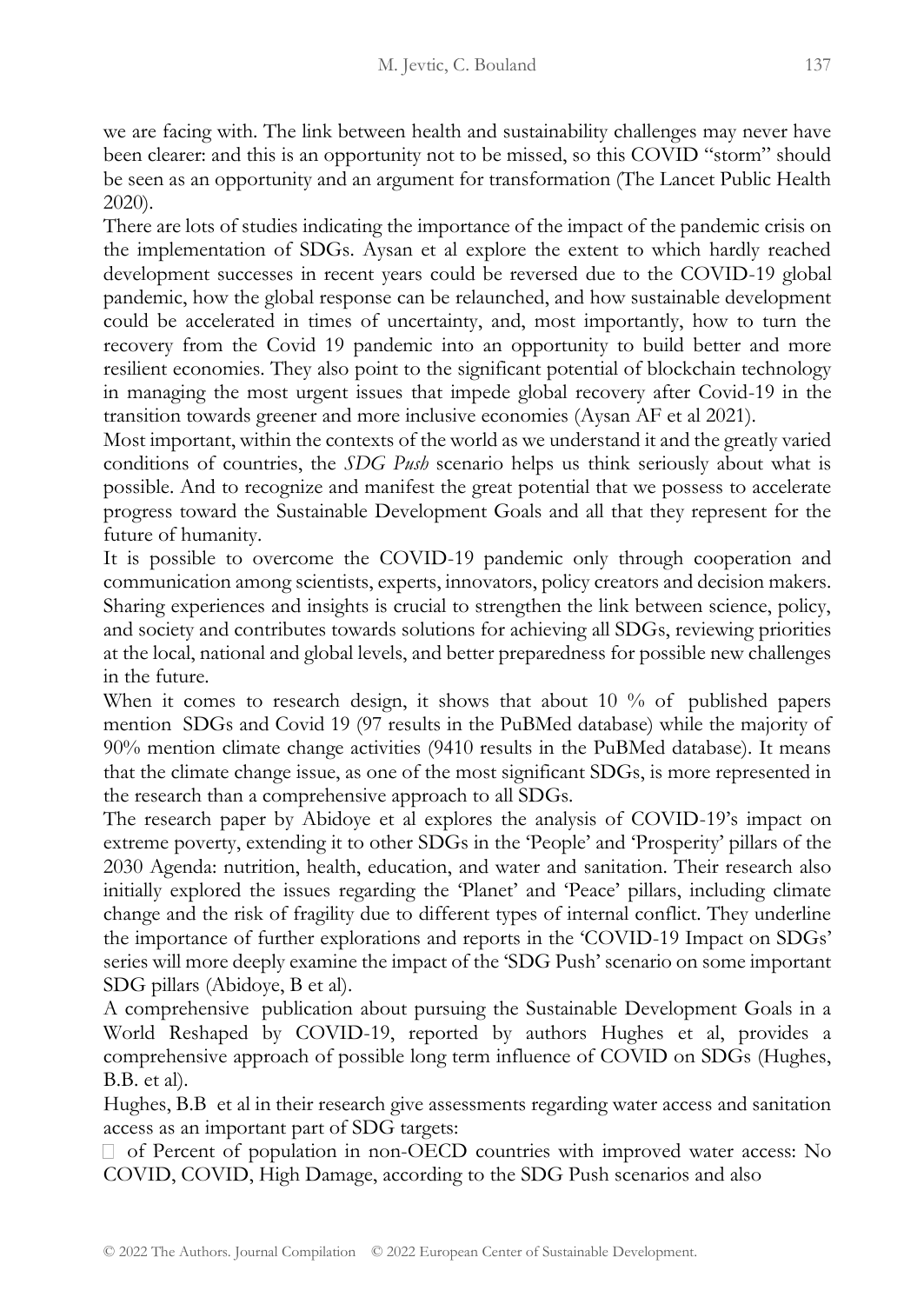$\Box$  of Percent of population in non-OECD countries with improved sanitation access: No COVID, COVID, High Damage, according to the SDG Push scenarios



*Figure 1: Percent of population in non-OECD countries with improved water access: No COVID, COVID, High Damage, and SDG Push scenarios* 

*Source: Hughes, B.B., Hanna, T., McNeil, K., Bohl, D.K., & Moyer, J.D. (2021). Pursuing the Sustainable Development Goals in a World Reshaped by COVID-19. Denver, CO and New York, NY: Frederick S. Pardee Center for International Futures and United Nations Development Programme. IFs Version 7.61.* 



*Figure 2: Percent of population in non-OECD countries with improved sanitation access: No COVID, COVID, High Damage, and SDG Push scenarios* 

*Source: Hughes, B.B., Hanna, T., McNeil, K., Bohl, D.K., & Moyer, J.D. (2021). Pursuing the Sustainable Development Goals in a World Reshaped by COVID-19. Denver, CO and New York, NY: Frederick S. Pardee Center for International Futures and United Nations Development Programme. IFs Version 7.61.*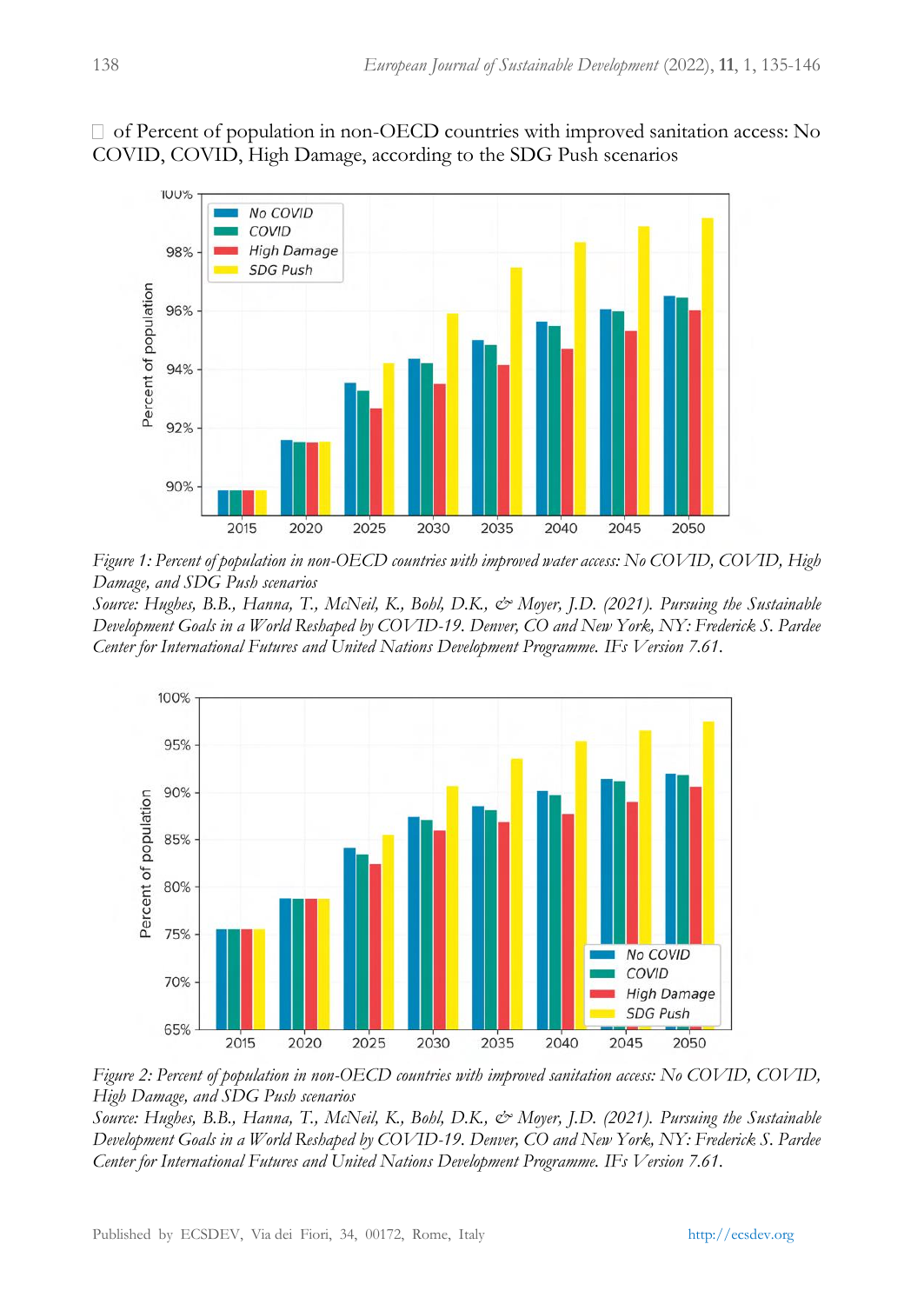This scenario, compared to the No COVID, COVID, and High Damage scenarios, helps us understand the future that we could face. The authors underlined the importance of the value-added through individual interventions and clusters in future projects, tailored to specific countries, for further enhancing global efforts to move the world toward the frontiers of the possible (Hughes, B.B. et al).

The research emphasized that the SDG Push scenario contains an extensive range of interventions reflecting the UNDP's proposed initiatives: to advance governance, e.g., by creating a new social agreement, improve social protection, e.g., by eliminating inequalities, move to a green economy by rebalancing nature, climate, the economy, and benefit from the development of digital disruption and innovation. It is, however, quite difficult to simultaneously undertake all the essential efforts at the individual country level. Intervention should be ambitious yet achievable for countries pushing toward the SDG targets. It is almost impossible in present circumstances to see a world in which all countries act so (Hughes, B.B. et al).

#### **5. Climate Change and Covid 19 Storm**

Climate change threatens health globally, everywhere and everyone's, of all groups of the population, especially children, the elderly and other vulnerable groups. Besides heat waves, floods, droughts, stormy winds and other reactions of the planet to climate change, and consequently the problems in food, water and energy supply, there are also migrations evident as well as numerous other impacts on health and other systems.

The Paris Agreement, adopted in 2015, aims to strengthen the global response to the strong threat of climate change by keeping the global temperature rise in this century well below 2 degrees Celsius above the pre-industrial level. The agreement also aims to strengthen countries' capacity to cope with the effects of climate change, through appropriate financial flows, a new technological framework, and an improved capacitybuilding framework.

Climate change affects all people, the environment, and all processes, the economy, the industry, health systems. There is a record that the year of 2019 was the second warmest year and the end of the warmest decade (2010-2019) since the beginning of the measurement. The level of carbon dioxide (CO2) and other greenhouse gases in the atmosphere reached new record highs in 2019. The travel ban and economic slowdown resulting from the COVID-19 pandemic have only led to temporary improvements in greenhouse gas emissions. However, climate change has not stopped. Emissions are expected to return to higher levels once the global economy begins to recover from the pandemic. To save lives and means of subsistence requires urgent action to resolve pandemic and climate change issues.

The Climate Pact was launched in December 2020 with hope that the upcoming vaccine would help us overcome the COVID-19 pandemic "storm". Even though the humans are at the center of the COVID pandemic storm, it is still important not to forget the climate change challenge, as a highly active "factory".

The eminent Lancet warns that climate change has been pushed off the top of the global agenda due to the need for decision-makers to tackle the immediate challenges caused by the COVID-19 pandemic. Five years after the Paris Agreement, there is another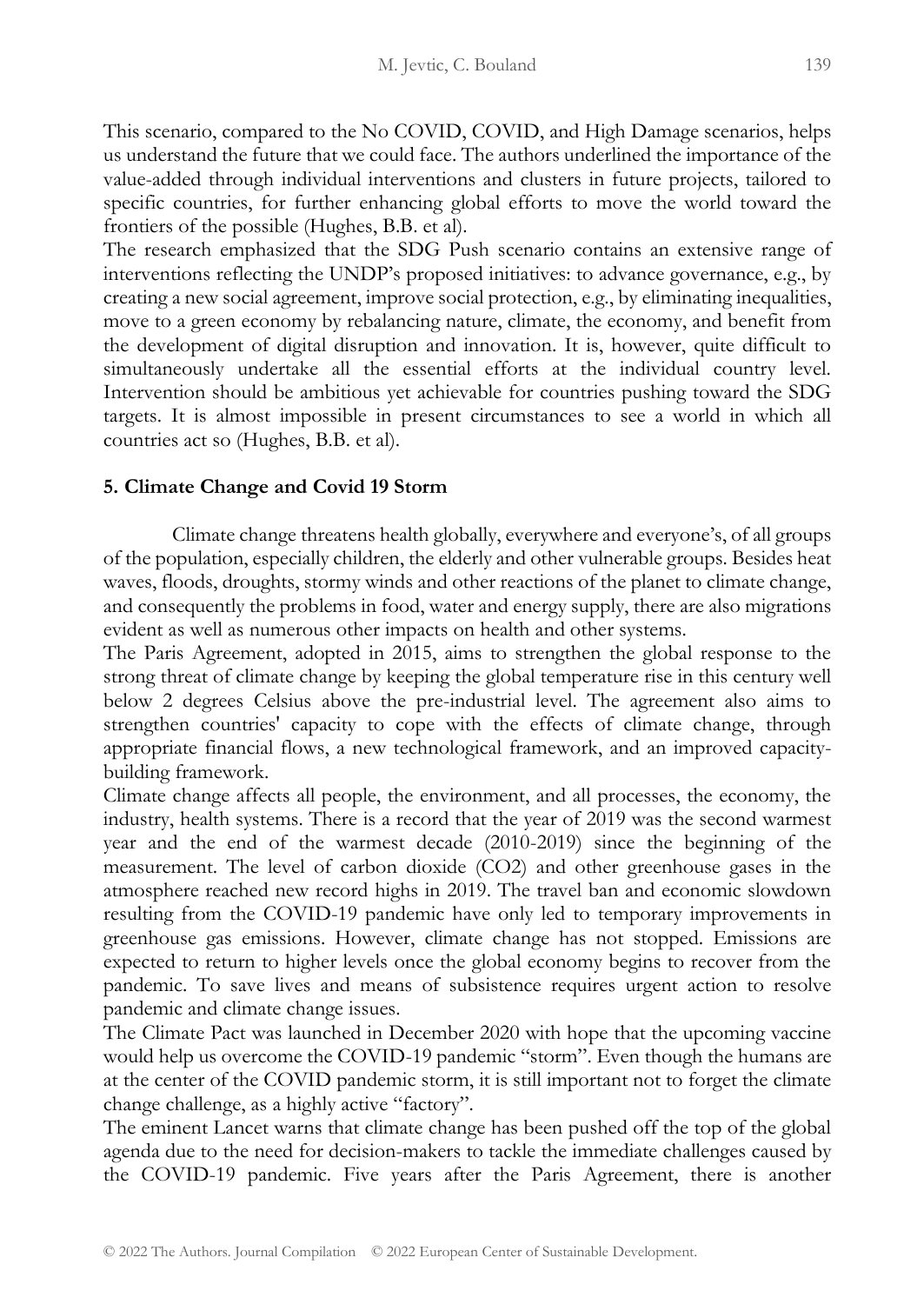opportunity for interests to focus on the sustainability and shared benefits of protecting public health, the environment, biodiversity and planetary (global) health (McBride B, Hawkes S, Buse K 2019). As governments start their plans for economic recovery following the COVID-19 pandemic, there is an ongoing concern due to climate change and growing inequalities that are focused on green recovery (Watts N, Amann M, Arnell N, et al 2021).

A rapid global transition to clean energy sources is necessary, as it would put an end to the negative effects of fossil fuels. The decisions now being made must provide an answer to resolve both crises together in order to ensure the most efficient response to both pandemic and climate change (Watts N, Amann M, Arnell N, et al. 2021).

The potential of the sustainable energy nexus - linking energy to water, food, and health should be considered as a global driver for strengthening public health, in supported development and adaptation and the mitigation of climate change (Jevtic M and Bouland C, 2018).

It can be said that the challenge of climate change was further intensified by the Covid 19 storm that affected the entire planet. This pandemic has caused numerous transformations in the daily activities of the population, opportunities for movement, and has also affected numerous and significant changes in various sectors, with special emphasis on changes caused by pressures on health systems.

Even before the Covid 19 pandemic, there was a highlighted fact that the health sector participates in about 5% of the total greenhouse gas emissions and that it is important to initiate activities that will contribute to the reduction of emissions within the health sector. The current pandemic crisis should be used as an additional argument to act in this direction (Jevtic M, Bouland C. 2016, HCWH 2019).

Despite the immediate reversal of some sustainability trends, the pandemic has actually opened doors for better, stronger corporate environmental and social sustainability, which is important for cities - urban settings, and especially in combating climate change.

"Take urgent action to combat climate change and its impacts" is the aim of SDG 13. The COVID and SDG Push scenarios have serious implications for reaching that goal. Reduced economic activity regarding the pandemic crisis can reduce carbon emissions related to the No COVID scenario.

The research by Hughes et al confirms a significant pandemic-period reduction in carbon emissions as a result of decreased economic activity. However, the long-term effects on the greenhouse effect issue are probably "insignificant" in respect of limiting global warming to well below 2°C. The SDG Push scenario includes interventions that could have quite positive effects on annual carbon emissions and accordingly on atmospheric concentrations of carbon dioxide. These include both greater efficiency in the use of energy as a result of accelerated technological advances and a carbon tax and enhanced development of renewable supplies.

Figure 3 extends attention to 2100, well beyond the SDG horizon. The COVID scenarios have limited implications for atmospheric concentrations across that horizon. Analyses in the climate-change oriented Integrated Assessment Modeling (IAM) community can put the scenario results in the context. That community developed a set of scenarios called Representative Concentration Pathways (RCPs) to serve the Intergovernmental Panel on Climate Change's Fifth Assessment Report. The benefits of SDG Push for limiting climate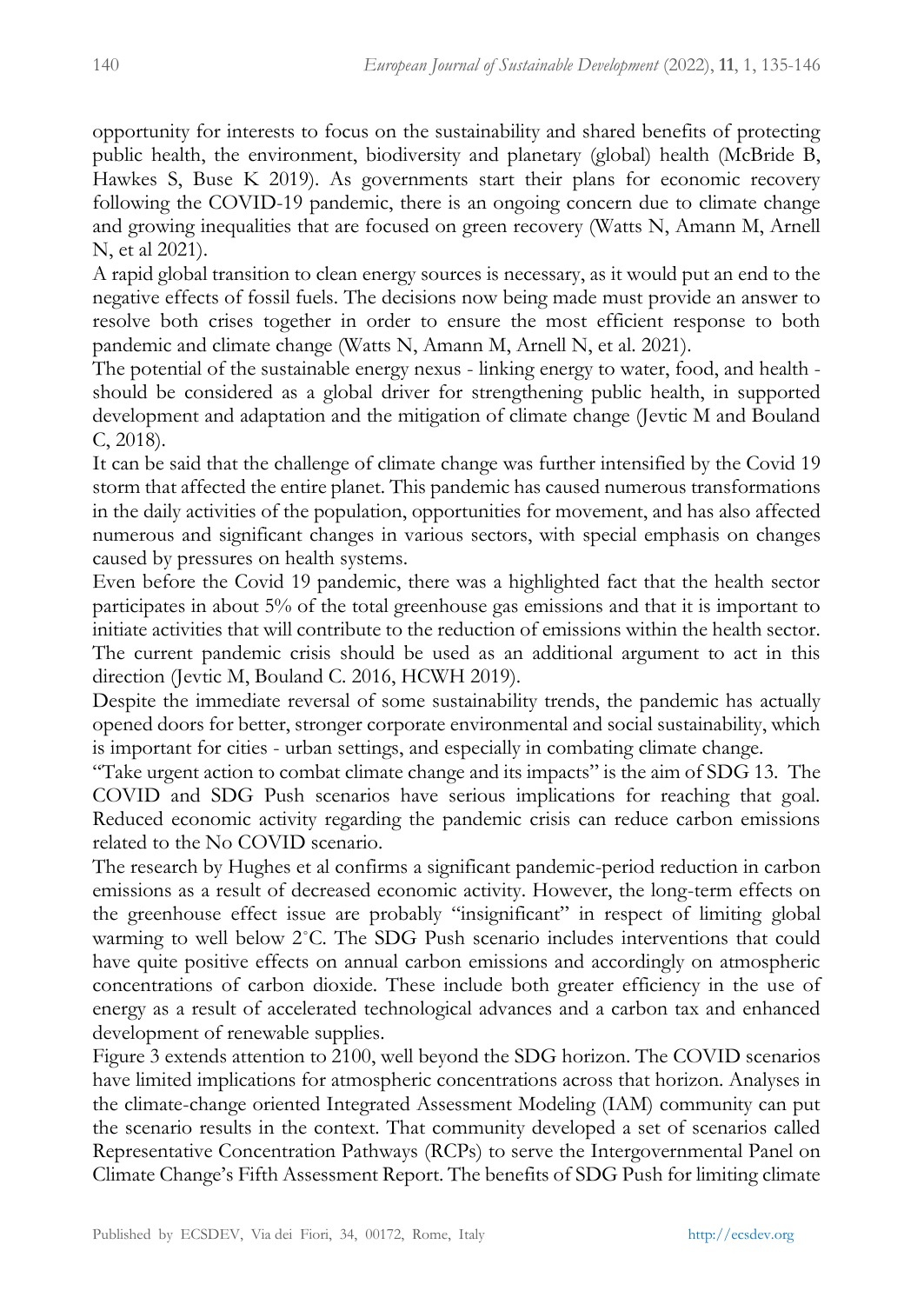600 No COVID COVID 575 **High Damage SDG Push** 550 Parts per million 525 500 475 450 425 400 2020 2040 2060 2080 2100

change are very significant (Hughes, B.B. et al).

*Figure 3: Atmospheric carbon dioxide concentration: No COVID, COVID, High Damage and SDG Push scenarios* 

*Source: Hughes, B.B., Hanna, T., McNeil, K., Bohl, D.K., & Moyer, J.D. (2021). Pursuing the Sustainable Development Goals in a World Reshaped by COVID-19. Denver, CO and New York, NY: Frederick S. Pardee Center for International Futures and United Nations Development Programme. IFs Version 7.61.*

According to Urquiza et al, the concept of resilience is multi-faceted. In response to their research, there are several distinctions between resilience and other systems concepts. These include distinctions between resilience, risk, and vulnerability, the tradeoff between resilience and efficiency, resilience contrasted with robustness, the relationship between resilience and sustainability, and finally methods for building resilience-by-design or resilience-by-intervention. Improving understanding of these concepts could enable planners to select resilience strategies that best support their system goals. It uses examples from the 2020-2021 coronavirus pandemic to illustrate the concepts of resilience which are important for sustainability. (Galaitsi S et al)

Cities are increasingly acknowledged as crucial when facing climate change—and the environmental crisis more in general— offering challenges and opportunities in terms of both mitigation and adaptation. Climate change-sensitive urban governance requires proactive, integrated, and contextualized approaches, making room for the complex, multilayered, multiscalar, and dynamic processes constituting a city. The framework is specially defined to link up with the definition of climate risk provided by the Intergovernmental Panel on Climate Change (IPCC) latest Assessment Reports and is illustrated through examples derived from the recent experience of the Chilean Climate Risk Atlas (Urquiza et al. 2021).

The world is currently shadowed by the pandemic of COVID-19. In the unsettling pandemic of COVID-19, the whole Earth has an unprecedented lockdown. Physical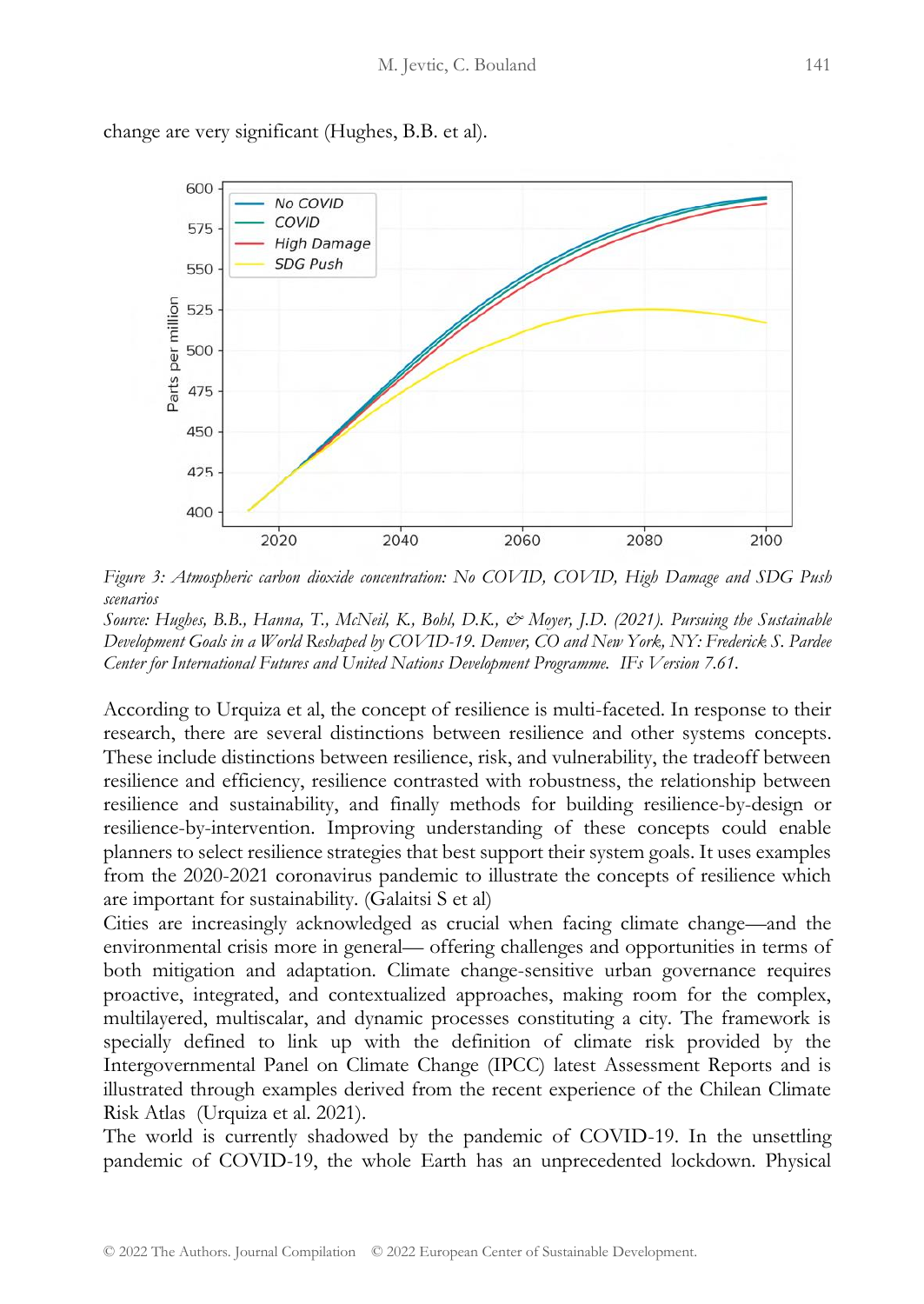distancing among people, interrupted international and domestic air traffic and suspended industrial productions and economic activities have various far-reaching and undetermined implications on air quality and the climate system. Improvement in air quality has been reported in many cities during lockdown, while the death rate of COVID-19 has been found to be higher in more polluted cities. The relationship between the spread of the SARS-CoV-2 virus and air quality is under investigation. The fight against COVID-19 could bring short-lived and long-lasting and positive and negative impacts to the warming climate. The impacts on the climate system and the role of the climate in modulating the COVID-19 pandemic are the emphases of scientific inquiry. The intertwined relationship among environment, climate change and public health is exemplified in the pandemic of COVID-19. Further investigation of the relationship is imperative in the Anthropocene, in particular, in enhancing disaster preparedness. Ching and authors invite discussion about pandemic influence on air quality and climate perspectives (Ching J et al 2020).

Developing countries are highly vulnerable to the COVID-19 pandemic, in part due to the lack of international support for ensuring progress towards the 17 Sustainable Development Goals (SDGs). An increasing financial burden faced by all countries means that additional support is unlikely to be forthcoming in the near future. It is important that developing countries find innovative policy mechanisms to achieve sustainability and development aims in a cost-effective manner. This requires identifying affordable resources and policies that can result in immediate progress towards several SDGs together and aligns economic incentives for longer term sustainable development. Three policies have been identified to meet these criteria: a fossil fuel subsidy swap to fund clean energy investments and dissemination of renewable energy in rural areas; reallocating irrigation subsidies to improve water supply, sanitation and wastewater infrastructure; and a tropical carbon tax, which is a levy on fossil fuels that funds natural climate solutions. These innovative and cost-effective policy mechanisms do not require substantial external support, and they foster greater progress towards achieving the SDGs in poorer economies. Through such interventions, developing countries can foster greater progress towards achieving the SDGs through cost-effective and innovative policy mechanisms that do not rely on external funding to implement (Barbier EB, Burgess JC. 2020).

It is important to point out COP 26 in Glasgow and some facts from this important global event and influence of COP 26 on further Climate pact Ambassadors activities. The leaders of almost 200 countries have reached a consensus. It is a breakthrough, although an imperfect one. The agreement is for some part of participants woefully inadequate. Keywords to look out for include "accelerating efforts towards the phase-down of unabated coal power and inefficient fossil fuel subsidies''. These are the first explicit mentions of coal and fossil fuels in a UN climate agreement. Using the words 'unabated' and 'inefficient' is a controversial step to those countries whose economies currently rely on those resources or who feel they are essential to move their people out of poverty. Several countries spoke out against the last-second change, led by India, to change the phrase "phase-out" to "phase-down". It is important what Frans Timmermans, vice president of the European Commission, said: "We all know that European wealth was built on coal. And if we don't get rid of coal, European death will also be built on coal". This confirms that the decision from COP 26 is a historic decision. (Graham F, 2021).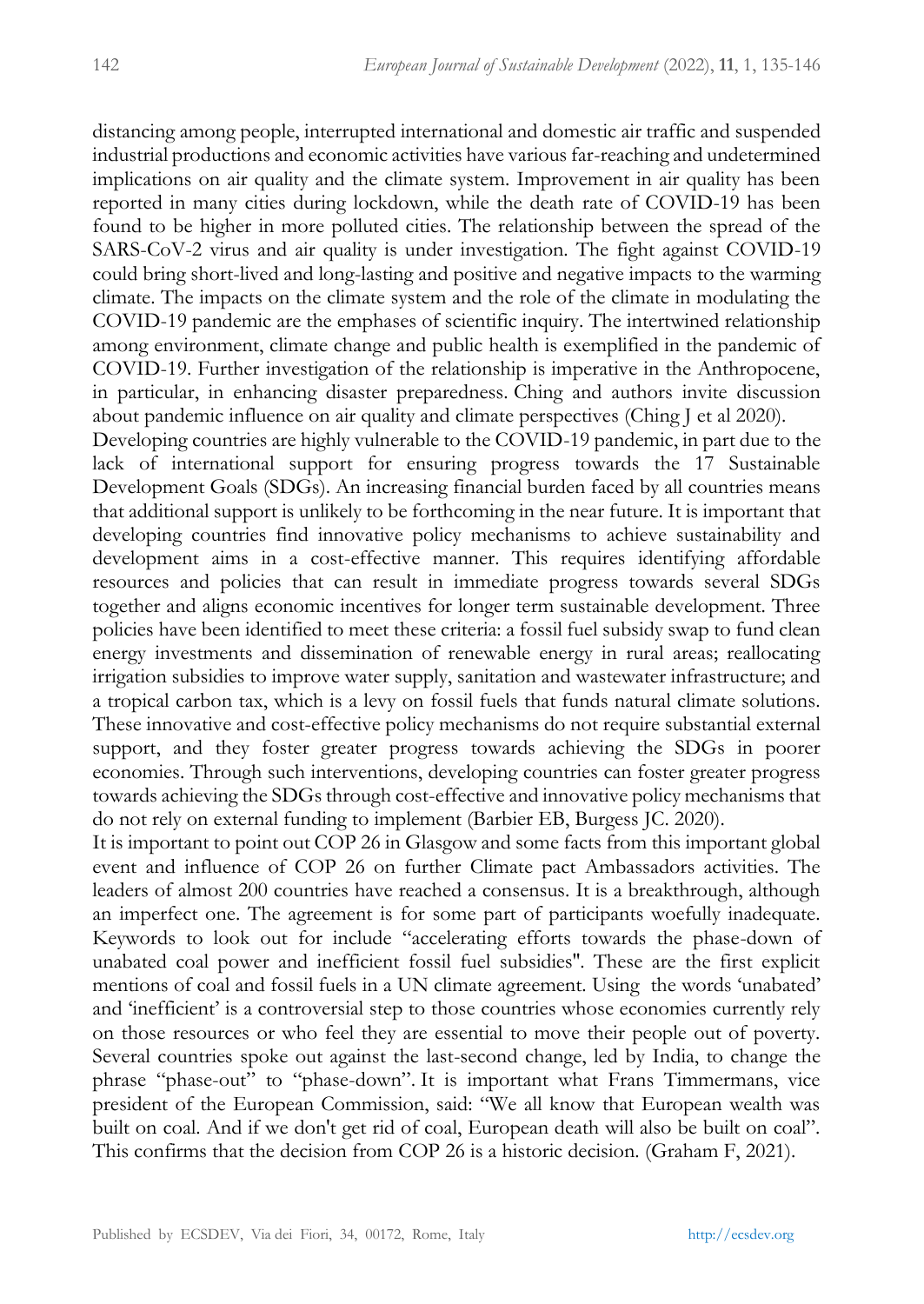#### **6. Climate Change and Climate Pact Ambassador Role**

Unfortunately, there is no vaccine for the climate change process and biodiversity crises. The Climate Pact is an opportunity to create a European-wide movement that supports, encourages and acknowledges individual climate achievements.

The EU Green Deal is a roadmap for a sustainable recovery, and for policy, advocacy, actions, research, and practice exchange towards a healthier future. Furthermore, The European Climate Pact aims to engage citizens and communities in action for our climate and environment. The European Climate Pact is an EU-wide initiative inviting people, communities and organisations to participate in climate action and create a greener Europe.

As it is well known, according to the EU Green Deal, 2030 Climate Target Plan is to cut greenhouse gas emissions by at least 55% by 2030 and set Europe on a responsible path to become climate neutral by 2050.

As part of the European Green Deal, the EU Commission has launched a European Climate Pact to give everyone a voice and space to design new climate actions, share information, launch grassroots activities and showcase solutions that others can follow. The activities of the EU Climate Pact were organized as a follow up to the open public consultation, with more than 3500 contributions. Alongside government policies and regulation, citizens, communities and organizations in all sectors of our society and economy have their part to play.

As an EU Climate Pact Ambassador, in the previous period, one of the authors had an opportunity to organize and participate in several trainings, actions and to raise awareness of individual responsibility for adaptation and mitigation of climate change through activities in the local and academic community.

Dissemination of information and exchange of experiences and knowledge about the importance of action in the fight against climate change was realized in different ways: by publishing papers, active participation in the European Conference on Public Health, ICSD Conference, working with undergraduate students, motivating young researchers completing doctoral studies to pay attention to climate change mitigation and climate change adaptation, and explore climate change and health.

The experience gained confirms that the role of a Climate Pact Ambassador can have a great contribution in the local community, in work with students, university students as well as with neighbors and citizens in general (https://europa.eu/climatepact/ambassadors/meet-our-ambassadors/marija-jevtic\_en).

The impact of the COVID-19 crisis on the CO2 emission target of the EU by 2030 has been studied by Meles et al., considering a number of economic growth scenarios. With lower economic activity as the consequence of the crisis caused by the COVID-19 pandemic, existing climate policy measures could perhaps exceed the EU's current 2030 target. However, if decision makers mitigate climate policy measures, an opportunity to comply with long-term targets for emission reduction under the Paris Agreement will be missed. According to the authors, although current climate policy measures are likely to reduce emissions by more than 40% by 2030 after the pandemic, it will not be enough to meet the Paris Agreement. Stricter measures, such as those proposed under the EU Green Deal, will still be needed and they could be cheaper than previously estimated (Meles TH,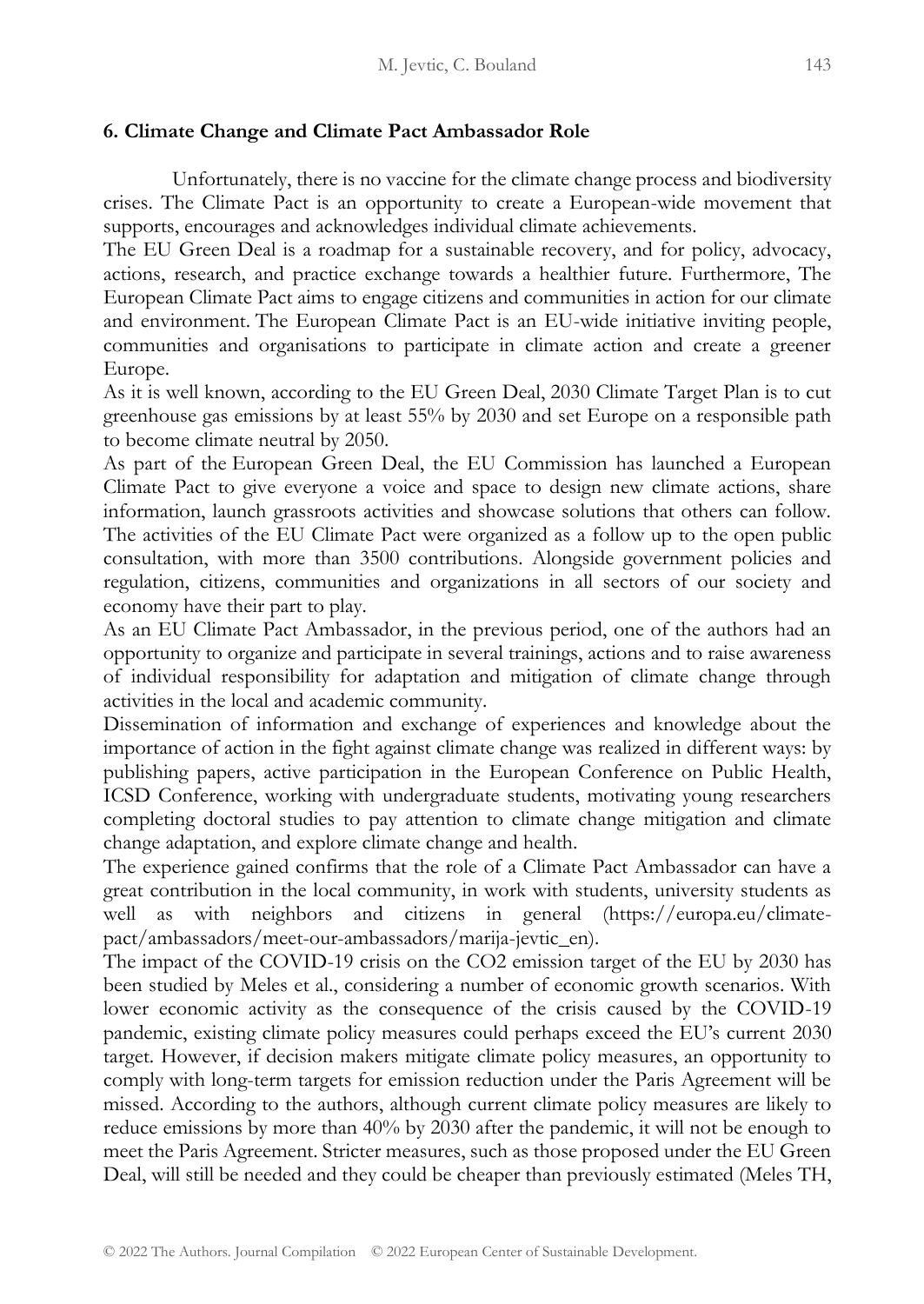Ryan L, Wheatley J 2020).

Air quality policy measures should be ambitious and go forward despite the pandemic crisis, insisting on becoming one of the post-covid crisis priorities for public health recovery, using the Green Deal and Climate Pact as roadmaps. The zero-pollution ambition for Europe was announced in the European Green Deal as part of the European Commission's strategy to implement the United Nations Sustainable Development Goals agenda. The EEA will be a key partner in these activities, using health policies strategies and adding the public health community as a partner in actions (Jevtic at al 2021).

Green Deal is a great argument to achieve goals at local levels, insist on an education process for children, young people, students and lifelong learning which should cover challenges of climate change, energy and air pollution in an appropriate way, as well as other environmental and health issues.

According to SDG 13 (climate action), Climate Pact encourages actions such as: green areas, green transport, green buildings and green skills. Also, it is important to expand sustainable consumption and production, the quality of soil, healthy food and sustainable diets, oceans, and rural and coastal areas.

Furthermore, the Climate Pact is a driver for Sustainable Development Goals, and it is based on the ideas and contributions of all interested individuals and various organisations. The role of Climate Pact Ambassadors is seen as extremely useful, and EU Climate Pact Ambassadors are representatives of civil society and citizens with the strength for action (despite the Covid 19 pandemic "storm") and collaboration among themselves as well as with researchers, academic institutions and policy makers to overcome climate change and give contribution to SDG 13.

## **7. Conclusions**

The Climate Pact is an important driver for the Sustainable Development Goals, and it is based on the ideas and contributions of all interested individuals and various organisations.

Climate Pact Ambassadors, as representatives of civil society and citizens, are a great strength in action (despite the Covid 19 pandemic "storm") and collaboration among themselves as well as with researchers, academic institutions and policy makers to overcome climate change and give contribution to SDG 13.

Climate Pact Ambassadors, through their activities in local communities, in various sectors of industry, the economy, health and education, are an innovative way and strength of civic initiative in resolving the challenges of climate change as an important goal of sustainable development, and they also contribute to the achievement of all other Sustainable Development Goals.

After COP26 in Glasgow, the importance of the Climate Pact Ambassador has increased in local communities and in various sectors, emphasizing the need to cooperate with young people and strengthen their readiness for future activities in achieving all Sustainable Development Goals, especially in the combat against climate change.

With more than 500 active EU Climate Pact Ambassadors (at this moment) qualitative progress can be expected in raising awareness, actions, research and policies that contribute to the Sustainable Development Goals.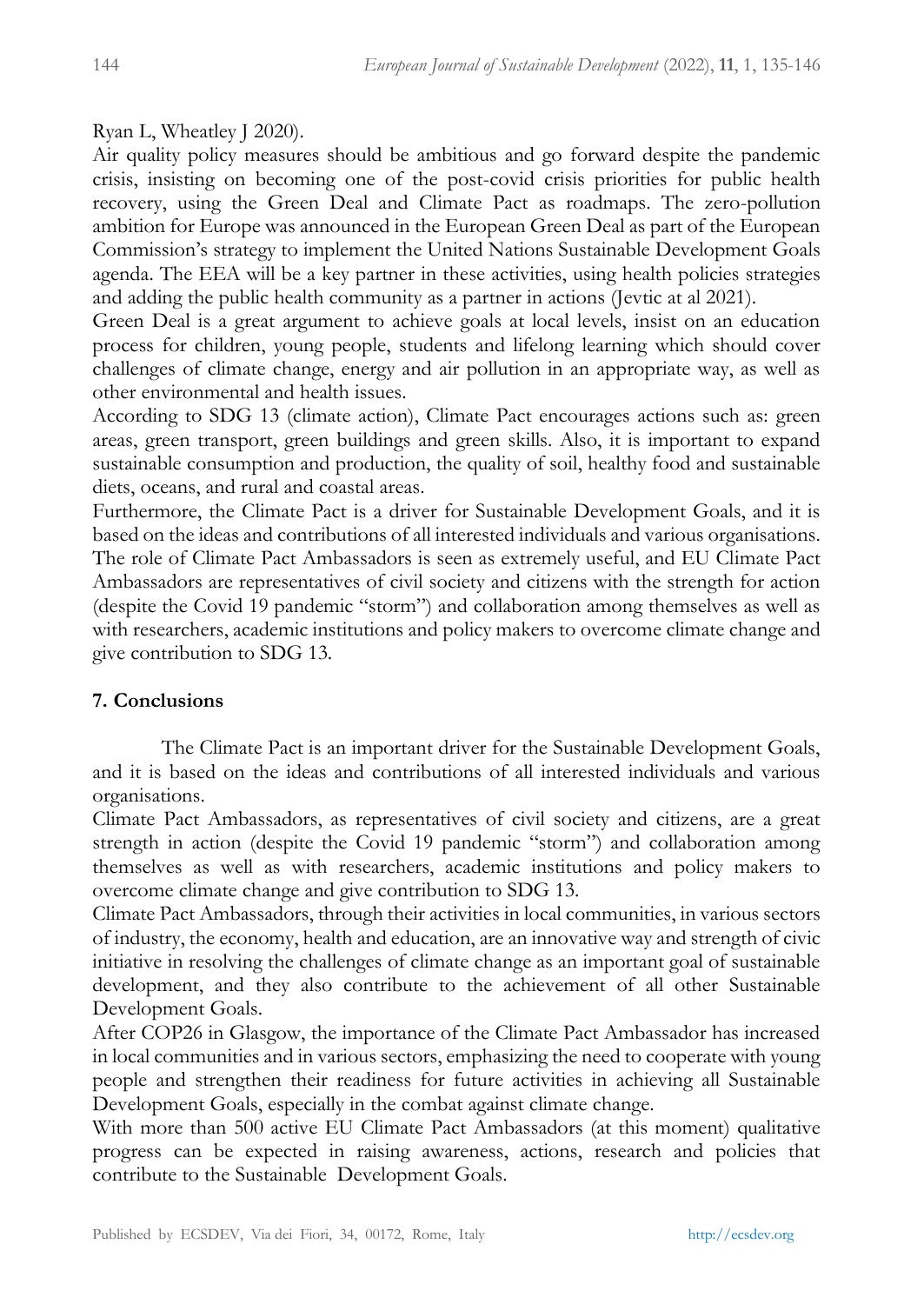#### **References**

- Abidoye, B., Felix, J., Kapto, S. & Patterson, L. (2021). Leaving No One Behind: Impact of COVID-19 on the Sustainable Development Goals (SDGs). New York, NY and Denver CO: United Nations Development Programme and Frederick S. Pardee Center for International Futures.
- Aftab W, Siddiqui FJ, Tasic H*, et al (2020),* Implementation of health and health-related sustainable development goals: progress, challenges and opportunities – a systematic literature review *BMJ Global Health* 2020; 5:e002273.
- Aysan AF, Bergigui F, Disli M. Blockchain-Based Solutions in Achieving SDGs after COVID-19. *Journal of Open Innovation: Technology, Market, and Complexity*. 2021; 7(2):151. <https://doi.org/10.3390/joitmc7020151>
- Barbier EB, Burgess JC. Sustainability and development after COVID-19. World Dev. 2020 Nov;135:105082. doi: 10.1016/j.worlddev.2020.105082. Epub 2020 Jul 10. PMID: 32834381; PMCID: PMC7351394.
- Ching J, Kajino M. Rethinking Air Quality and Climate Change after COVID-19. Int J Environ Res Public Health. 2020 Jul 17;17(14):5167. doi: 10.3390/ijerph17145167. PMID: 32708953; PMCID: PMC7400058.
- European Commission, Secretariat-General (2019) Communication From The Commission To The European Parliament, The European Council, The Council, The European Economic And Social Committee And The Committee Of The Regions The European Green Deal Com/2019/640 Final
- Galaitsi S, Kurth M, Linkov I. Resilience: Directions for an Uncertain Future Following the COVID-19 Pandemic. Geohealth. 2021 Nov 1;5(11):e2021GH000447. doi: 10.1029/2021GH000447. PMID: 34825121; PMCID: PMC8602081.
- Graham F. COP26: Glasgow Climate Pact signed into history. Nature. 2021 Nov 13. doi: 10.1038/d41586- 021-03464-9. Epub ahead of print. PMID: 34785808.
- Hassan M. Heshmati (2020). Impact of Climate Change on Life, Environmental Issues and Sustainable Development, Suriyanarayanan Sarvajayakesavalu and Pisit Charoensudjai, IntechOpen, DOI: 10.5772/intechopen.94538. Available from:<https://www.intechopen.com/chapters/74077>
- Health Care's Climate Footprint. (2019)How The Health Sector Contributes To The Global Climate Crisis And Opportunities For Action Health Care Without Harm Climate-Smart Health Care Series. Green Paper Number One. Produced In Collaboration With Arup. September 2019. <https://noharm.org/>
- Hughes, B.B., Hanna, T., McNeil, K., Bohl, D.K., & Moyer, J.D. (2021). Pursuing the Sustainable Development Goals in a World Reshaped by COVID-19. Denver, CO and New York, NY: Frederick S. Pardee Center for International Futures and United Nations Development Programme.
- IPCC, 2007: Climate Change 2007: Synthesis Report. Contribution of Working Groups I, II and III to the Fourth Assessment Report of the Intergovernmental Panel on Climate Change [Core Writing Team, Pachauri, R.K and Reisinger, A. (eds.)]. IPCC, Geneva, Switzerland, 104 pp.
- Jevtic M, Bouland C. Climate change malady as an inspiration for healthcare sector "reinventing" healthy energy choices. EHMA Annual Conference 206, Reinventing Heathcare: Why, What, How, Abstract Book, Porto, Portugal. June 2016. Pp. 14-16
- Jevtic M, Bouland C. Planet on the diet Climate and Energy prescription for better environment and sustainability. 11th European Public Health Conference Winds of change: towards new ways of improving public health in Europe. European Journal of Public Health, Vol. 28, Supplement 4, 2018. P. 141-142
- Marija Jevtic, Vlatka Matkovic, Peter van den Hazel, Catherine Bouland, Environment -lockdown, air pollution and related diseases: could we learn something and make it last?, *European Journal of Public Health*, Volume 31, Issue Supplement\_4, November 2021, Pages iv36–iv39, <https://doi.org/10.1093/eurpub/ckab157>
- McBride B, Hawkes S, Buse K. Soft power and global health: the sustainable development goals (SDGs) era health agendas of the G7, G20 and BRICS. BMC Public Health. 2019;19(1):815. Published 2019 Jun 24. doi:10.1186/s12889-019-7114-5
- McMichael AJ, Lindgren E. (2011) Climate change Present and future risks to health, and necessary responses. Journal of Internal Medicine. 2011;270:401-413. DOI: 10.1111/j.1365-2796.2011.02415.